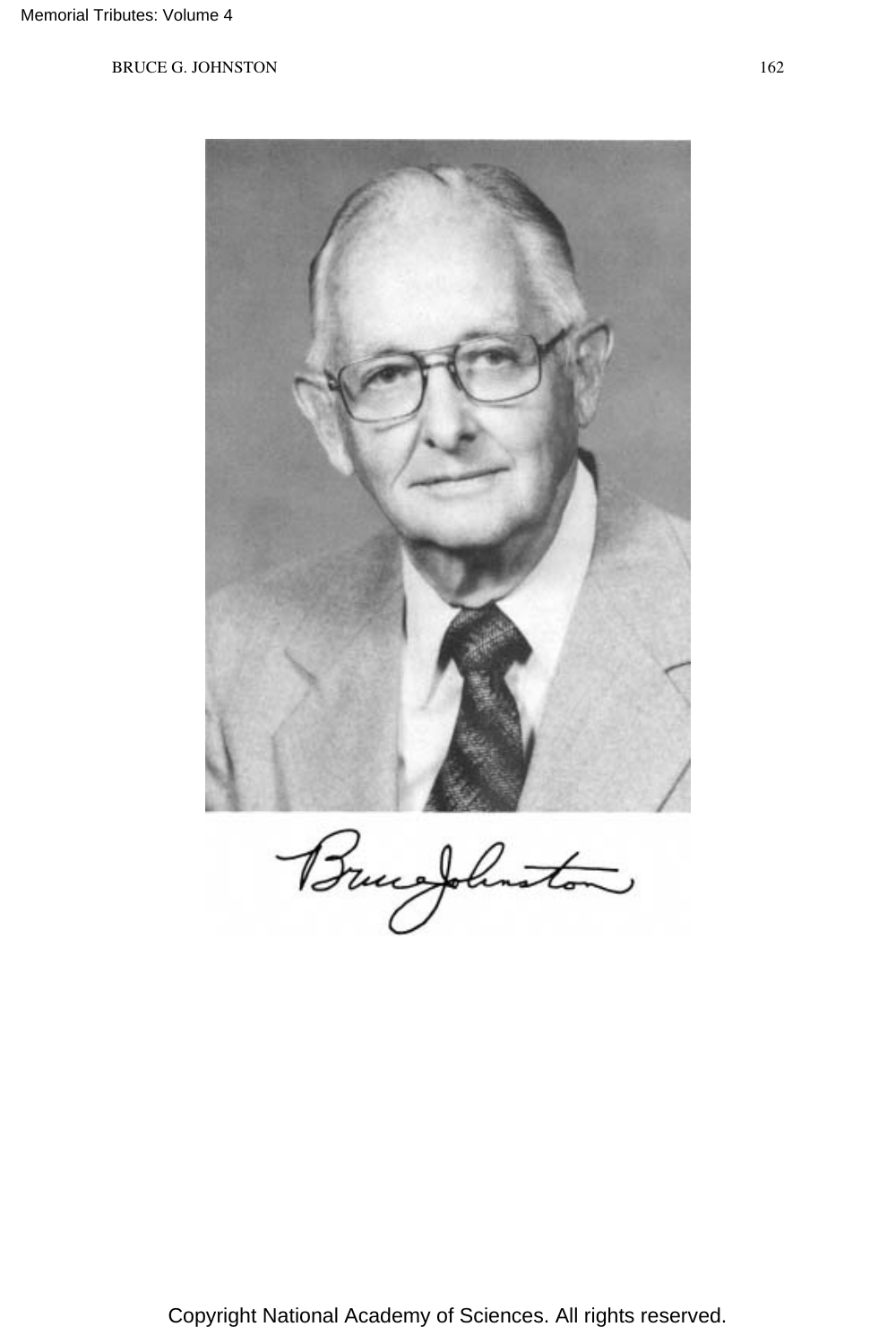# **Bruce G. Johnston**

#### 1905-1989

#### By Lynn S. Beedle

Bruce G. Johnston, a world-renowned authority on the behavior and design of steel structural members and frames, died on October 11, 1989, in Tucson, Arizona, two days before his eighty-fourth birthday. He directed early research work on torsion of beams, behavior of semirigid connections, plastic design of steel frames, and the inelastic strength of beams and columns. In the field of plastic design, he pointed research toward the development of specification requirements that were instrumental in its acceptance as a design tool. Dr. Johnston developed the postwar research program in structures at the Fritz Engineering Laboratory, Lehigh University. He was a leading figure in the organization of the Structural Stability Research Council.

Dr. Johnston was born in Detroit, Michigan, on October 13, 1905. He married Ruth Barker in August 1939, and they had three children: Sterling, Carol, and David. His father was a structural engineer and a specialist in the planning of construction and erection of large bridges. Dr. Johnston spent his early youth in such widely separated places as Ontario, Florida, North Carolina, and Kansas. His four years of high school were spent successively in Colorado, Utah, Missouri, and Kansas.

In 1925 he completed his first year at Kansas City Junior College, and he wrote of that experience: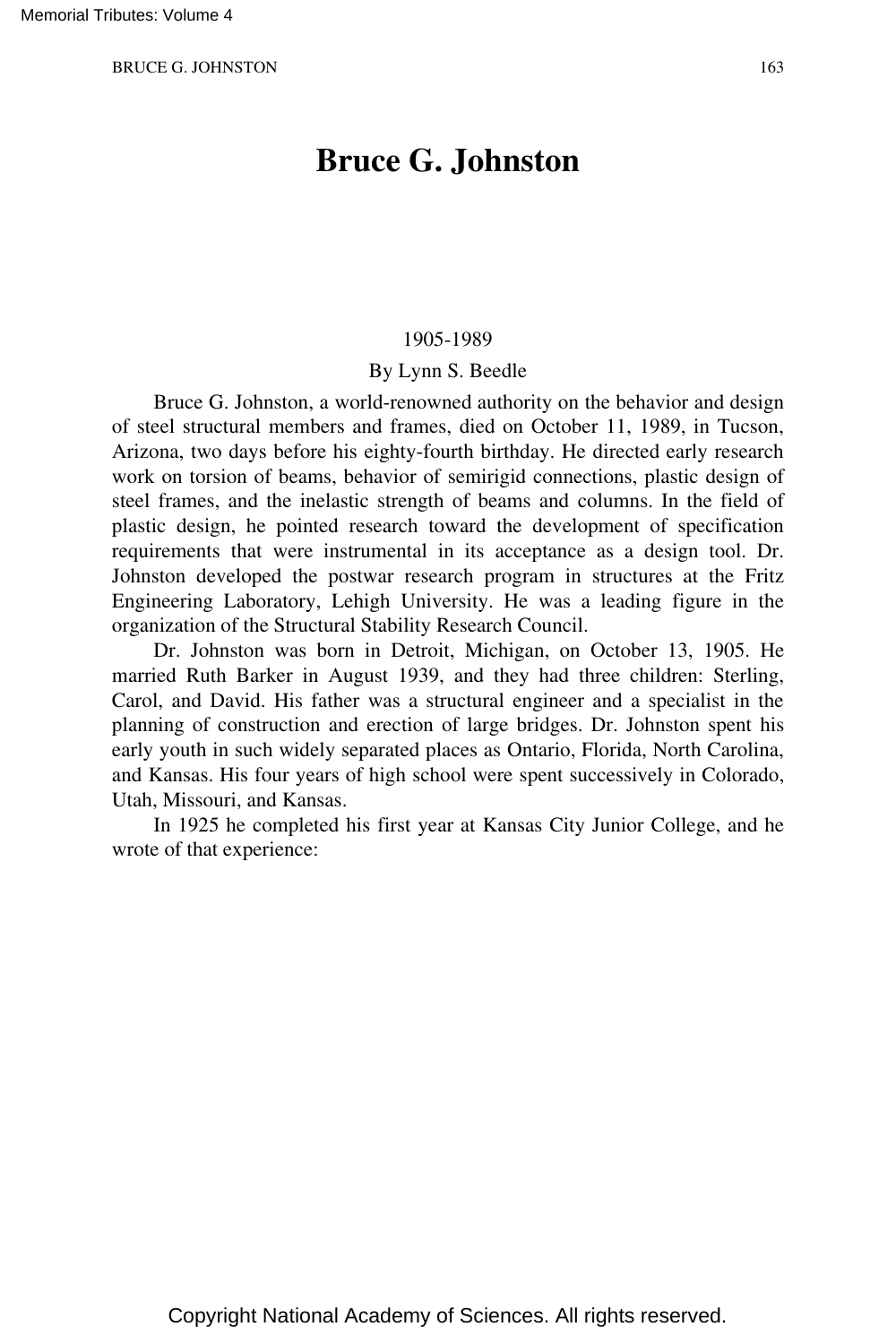My one year in the class of '25 of KCKJC and the prior year in KCKHS were the most influential and inspirational school years of my life. Under the influence of such teachers as Christine Wenrich I found for the first time a real challenge in studies. The fundamentals of English usage and the basics in mathematics were invaluable preparation for later work.

In the spring of 1925, after much mental floundering, my goals narrowed to civil engineering. This was the field in which my father, self-taught, had found such a satisfying career. In the summer of 1925, I went to the University of Illinois.

In 1927 he worked as a testing inspector on the Coolidge Dam in Arizona. In 1928 he returned to the University of Illinois, from which he graduated in 1930 with a B.S. in civil engineering. Upon his graduation from Illinois, he received the Ira 0. Baker First Place Award in Civil Engineering.

His two earlier years of work on the Coolidge Dam in Arizona had turned his interests toward concrete, and in 1930 with graduation pending from the University of Illinois, he sought and found an opening in the field of concrete design with the Roberts and Schaefer Engineering Company of Chicago. He described the transition of his interest from concrete to steel in the following way:

Shortly before graduation from Illinois, in talking with one of my professors, the noted Hardy Cross, about this prospect, he said ''Go ahead and take the job, but you will end up in steel because you have a mind that thinks in terms of steel." This forecast has always amazed me as I had spoken but little to Professor Cross during the previous term.

In 1932 came the opportunity to return to school (at Lehigh University) to work on a research fellowship project on a topic suggested by the Bethlehem Steel Corporation—"structural beams in torsion." This work, involving both the application of Prandlt's soap film analogy and tests of actual members in torsion, resulted in the development of formulas that eventually permitted the accurate calculation and tabulation of St. Venant's torsion constant for rolled WF and I sections in the AISC (American Institute of Steel Construction) Manual. Some 30 years later the advent of the electronic computer permitted the improvement of these formulas by the difference-equation procedure and their extension to channel and angle shapes.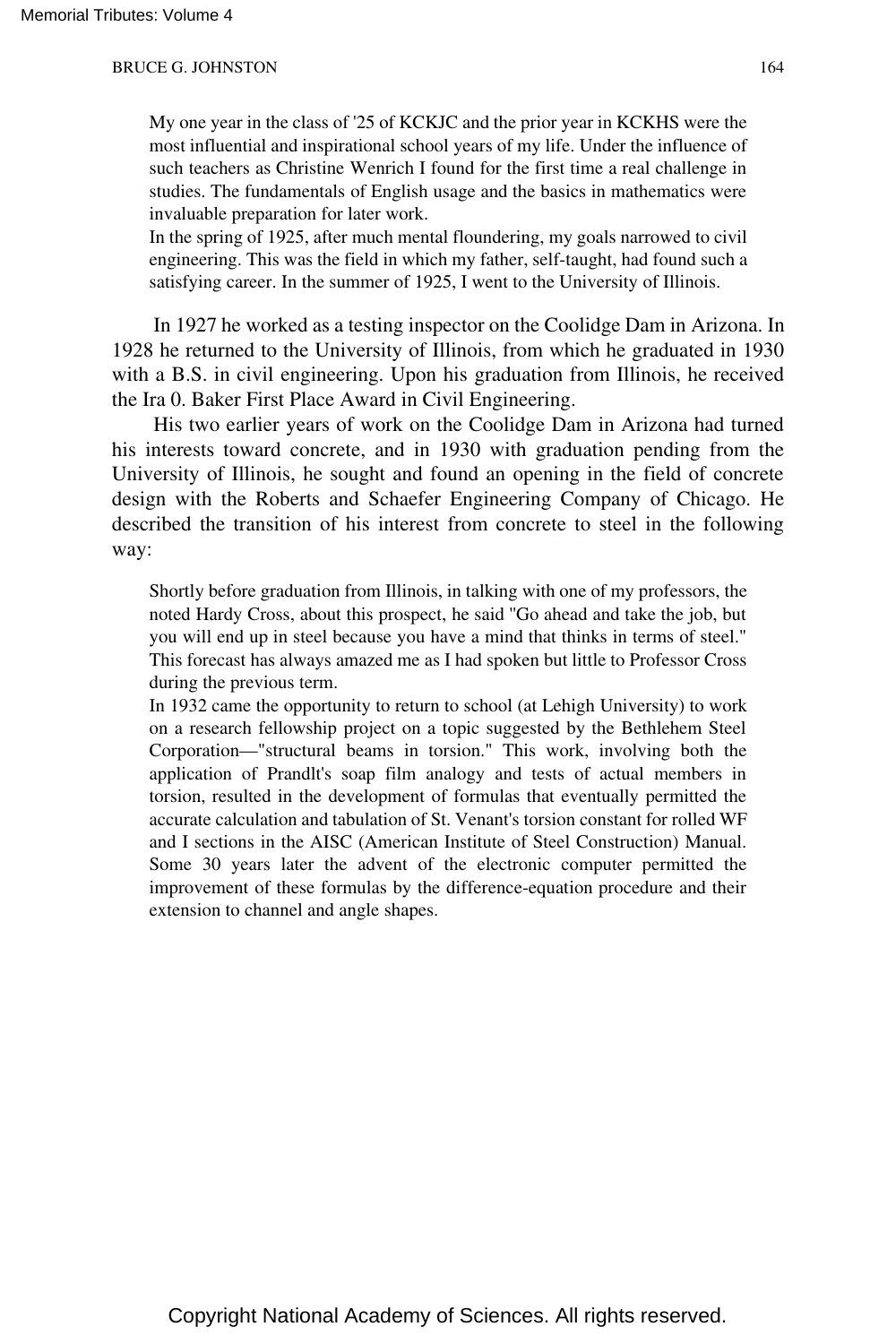He received his M.S. at Lehigh in 1934 and became an instructor at Columbia University. He sought the advice of his father, Sterling Johnston, as to needs in steel structures research. Sterling had helped to plan the Quebec Bridge construction many years before and had noted a problem involving the dishing of thin pin-connected links. This led to work on that topic, which later resulted in changes to the AISC specifications.

Columbia awarded Bruce Johnston the Ph.D. in 1938. He describes his extra curricular experiences at this time of his life as follows:

In 1937, to Africa on a decrepit freighter for a summer in French Cameroun. Thirty-eight days enroute, with shore stops at Dakar, Conakry, Monrovia, Abidjan, Accra, and Lagos. Learned how to splice rope and make a sling from a sailor. Inland to Bafia, in high grass country, to build and erect roof trusses for a church with a crew of 125 Bulu people—one generation removed from cannibalism.

Back to Columbia via German banana boat. As we neared Hamburg the captain and crew went increasingly into their "Heil Hitler" form of greeting. On the last night the captain gave a speech on German-American friendship. It was 1937. Everywhere in Germany the people were exhorted by posters to fear the dangers of world communism. It was a prelude to devastation.

Met Ruth, an art teacher at Skidmore College in Saratoga Springs, New York. 1938—received Ph.D. at Columbia and was offered an Assistant Professorship and Assistant Directorship of Fritz Engineering Laboratory at Lehigh University. Moved to Bethlehem, Pennsylvania.

As assistant director, then associate director, and finally as director, Dr. Johnston was in charge of structural research programs at Lehigh's Fritz Engineering Laboratory from 1938 until 1950, except for a two-year interruption during World War II while he was first a design engineer for the U.S. Navy Bureau of Yards and Docks and then engaged in the study of vibration and shock-load problems related to the development of the proximity fuse and naval gun directors at the Johns Hopkins Laboratory of Applied Physics.

In 1950 he accepted the call of the University of Michigan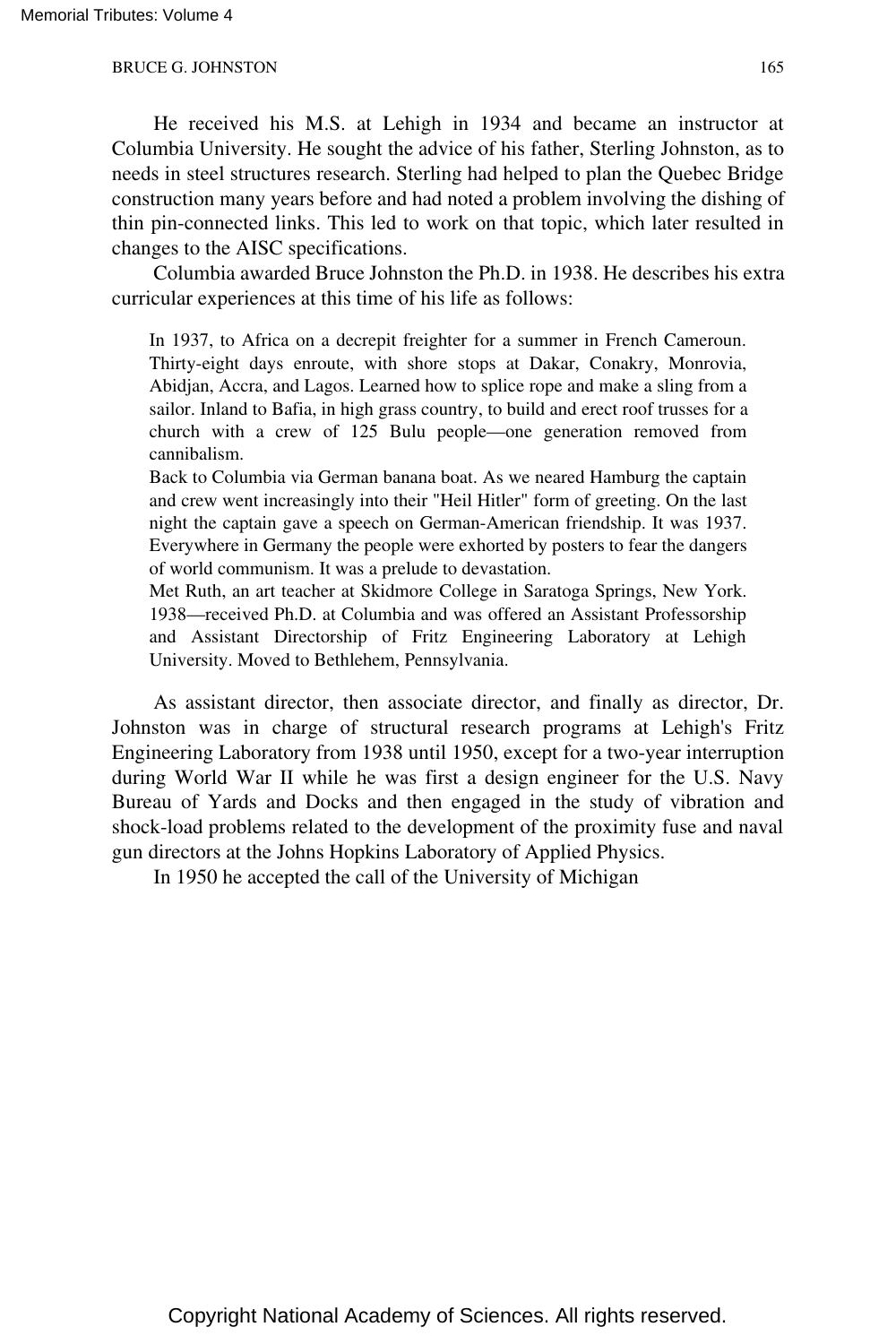and became professor of structural engineering. For the ensuing eighteen years, he devoted his attention to research, teaching, and professional activities.

In 1968 he retired and was named professor emeritus of the University of Michigan. The following is from the memoir adopted by the Regents:

In professional circles, Professor Johnston enjoyed the unique distinction of presiding, at different times, over both the Structural and the Engineering Mechanics divisions of the American Society of Civil Engineers and of twice winning the Society's James J. R. Croes Medal. In addition to monographs, he wrote some sixty professional papers, many of them an extraordinary seminal value. He visited and lectured widely, furthermore lending his authoritative counsel to innumerable engineering groups—public and private, industrial, military, and academic.

Professor Glen Berg, one of his Ph.D. students at Michigan wrote, "He was one of the great persons in his field. With characteristic generosity he shared his wisdom and sound judgment freely with his colleagues".

Dr. Johnston then accepted a call from the University of Arizona to lecture in civil engineering.

Early research at Lehigh in the 1940s stimulated his interest in attaining a better understanding of metal column behavior, a topic that thereafter became a primary thread of interest.

One of my earliest projects at Lehigh concerned the behavior of eccentrically loaded steel columns, a study sponsored by the American Institute of Steel Construction. In developing this work I discovered, to my chagrin, that in spite of three university degrees, including the Ph.D., I really understood next to nothing about the behavior of metal columns. Much of the next 40 years involved attempts to remedy this deficiency through diversified research projects at both Lehigh and the University of Michigan as well as through active participation in the work of the Column Research Council. These studies were, in part, an expression of my deeply held feeling that a University must not only fulfill its educational role of disseminating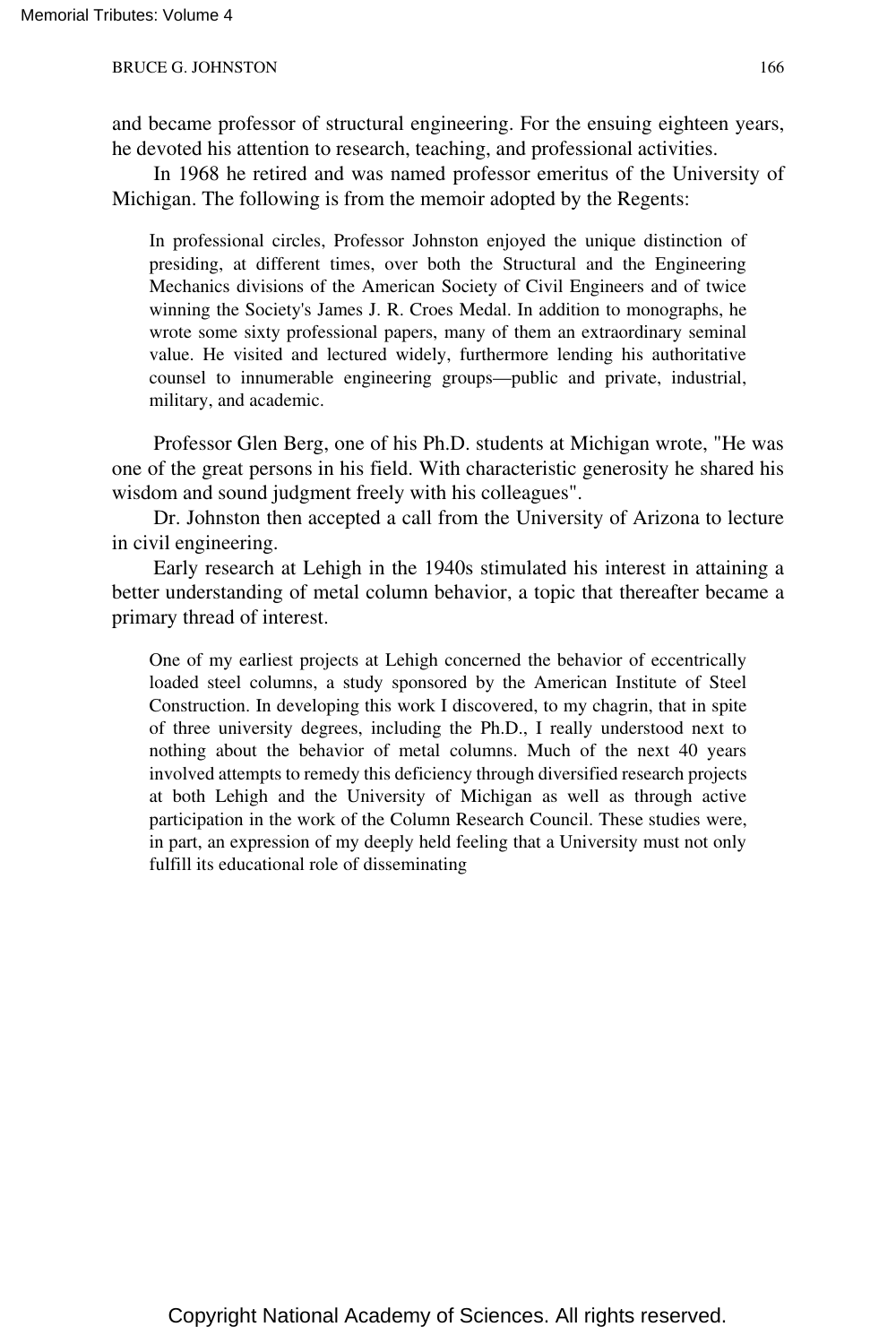It was with this policy in mind that Dr. Johnston developed a strong graduate studies program in structural research at Lehigh. He initiated research at Lehigh on the effect of residual stress on column strength and conceived the importance of the strain-hardening modulus of structural steel in relation to the behavior of steel columns. He also developed Lehigh's initial research program on plastic design, directing it towards a delineation of design rules essential to successful application in practice.

In 1944 Dr. Johnston assisted in the organization of the Column Research Council (now known as the Structural Stability Research Council). He served as its chairman from 1956 to 1962. He has been editor and part author of the successive editions of the council's *Guide to Design Criteria for Metal Compression Members,* more conveniently known as the *CRC Guide.* In 1960 the first edition provided backup for important changes in the AISC specifications. Through his service on the Executive Committee, the council continued to have his guidance. He received American Society of Civil Engineers' (ASCE) Ernest E. Howard Award in 1974.

In the 1950s Dr. Johnston participated as a project supervisor in studies of the effects of atomic blast during tests at Yucca Flats, Nevada. He was in charge of the evaluation of test results for one group of industrial and commercial buildings under a contract with the Federal Civil Defense Administration.

During the 1960s and early 1970s, he was active as a consultant to the Association of Iron and Steel Engineers, assisting in the development of structural specifications for steel mill ladles, overhead traveling cranes, and mill building structures. He was a member of the Specification Advisory Committee of the AISC. From 1961 to 1963, he was a member of the Civil Defense Panel of the President's Science Advisory Committee.